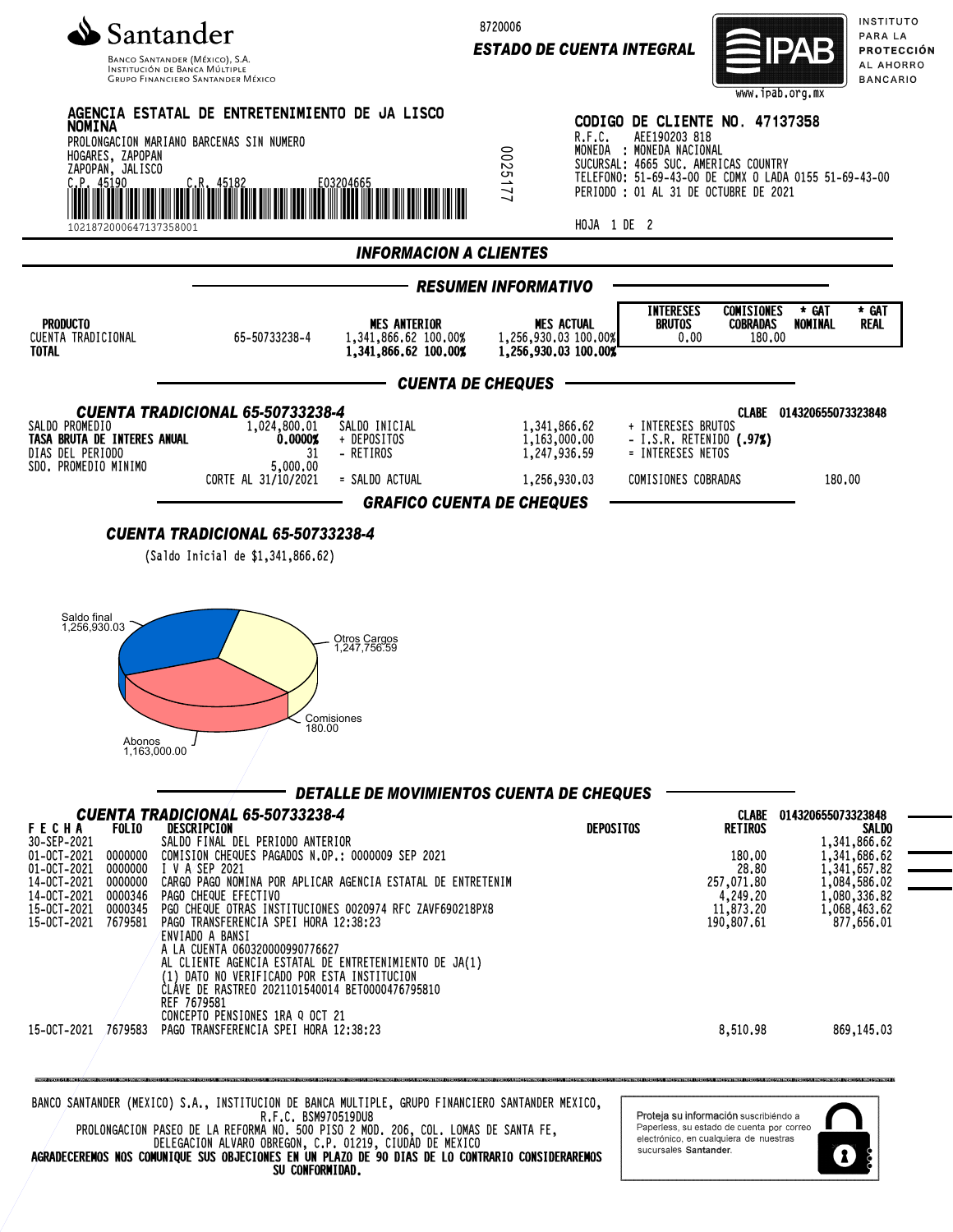

**INSTITUCIÓN DE BANCA MÚLTIPLE**<br>INSTITUCIÓN DE BANCA MÚLTIPLE<br>GRUPO FINANCIERO SANTANDER MÉXICO

8720006

### *ESTADO DE CUENTA INTEGRAL*

| FECHA                                                         | <b>FOLIO</b>                  | DESCRIPCION<br>ENVIADO A BANAMEX                                                                                                                                                                                                                                                                                                                                    | <b>DEPOSITOS</b> | <b>RETIROS</b>                                      | <b>SALDO</b>                                 |
|---------------------------------------------------------------|-------------------------------|---------------------------------------------------------------------------------------------------------------------------------------------------------------------------------------------------------------------------------------------------------------------------------------------------------------------------------------------------------------------|------------------|-----------------------------------------------------|----------------------------------------------|
| 15-0CT-2021                                                   | 0000347                       | A LA CUENTA 002180087005319970<br>AL CLIENTE BANAMEX FIDEICOMISO SEDAR (1)<br>(1) DATO NO VERIFICADO POR ESTA INSTITUCION<br>CLAVE DE RASTREO 2021101540014 BET0000476795830<br>REF 7679583<br><b>CONCEPTO 75583</b><br>PAGO CHEQUE EFECTIVO                                                                                                                        |                  | 4,249.20                                            | 864,895,83                                   |
| 18-0CT-2021<br>18-0CT-2021<br>28-OCT-2021                     | 0000000<br>0000000<br>6931148 | CGO IMPTO FED TRANSF ELECT 042139TT640032741444<br>APORT LINEA CAPTURA INTERNET 065502503839<br>PAGO TRANSFERENCIA SPEI HORA 13:02:50<br>ENVIADO A BBVA BANCOMER<br>A LA CUENTA 012320001090879235<br>AL CLIENTE TOKA INTERNACIONAL SAPI DE CV (1)<br>(1) DATO NO VERIFICADO POR ESTA INSTITUCIÓN<br>ČLÁVE DE RASTREO 2021102840014 BET0000469311480<br>REF 6931148 |                  | 194,760.00<br>40,262.43<br>47, 173.01               | 670, 135.83<br>629,873.40<br>582,700.39      |
| 29-OCT-2021                                                   | 0000000                       | <b>CONCEPTO 12660</b><br>ABONO TRANSFERENCIA ENLACE TRASPASO A NOMINA                                                                                                                                                                                                                                                                                               | 1,163,000.00     |                                                     | 1,745,700.39                                 |
| 29-OCT-2021<br>29-OCT-2021<br>29-0CT-2021                     | 0000000<br>0000350<br>9736098 | CARGO PAGO NOMINA POR APLICAR AGENCIA ESTATAL DE ENTRETENIM<br>PAGO CHEQUE EFECTIVO<br>PAGO TRANSFERENCIA SPEI HORA 13:59:09<br>ENVIADO A BANSI<br>A LA CUENTA 060320000990776627<br>AL CLIENTE AGENCIA ESTATAL DE ENTRETENIMIENTO DE JA(1)<br>(1) DATO NO VERIFICADO POR ESTA INSTITUCION<br>ĆLÁVE DE RASTREO 2021102940014 BET0000497360980<br>REF 9736098        |                  | 257,890,60<br>4,332.40<br>199,389.91                | 1,487,809.79<br>1,483,477.39<br>1,284,087.48 |
| 29-0CT-2021 9736099                                           |                               | CONCEPTO PENSIONES 2DA Q OCT 21<br>PAGO TRANSFERENCIA SPEI HORA 13:59:09<br>ENVIADO A BANAMEX<br>A LA CUENTA 002180087005319970<br>AL CLIENTE BANAMEX FIDEICOMISO SEDAR (1)<br>(1) DATO NO VERIFICADO POR ESTA INSTITUCION<br>ČLÁVE DE RASTREO 2021102940014 BET0000497360990<br>REF 9736099<br>CONCEPTO 75583                                                      |                  | 647.70                                              | 1,283,439.78                                 |
| 29-OCT-2021 9736101                                           |                               | PAGO TRANSFERENCIA SPEI HORA 13:59:09<br>ENVIADO A BANAMEX<br>A LA CUENTA 002180087005319970<br>AL CLIENTE BANAMEX FIDEICOMISO SEDAR (1)<br>(1) DATO NO VERIFICADO POR ESTA INSTITUCION<br>ČLÁVE DE RASTREO 2021102940014 BET0000497361010<br>REF 9736101<br>CONCEPTO 75583                                                                                         |                  | 8,575.75                                            | 1,274,864.03                                 |
| 29-OCT-2021<br>29-OCT-2021                                    | 0000349<br>0000000            | PAGO CHEQUE EFECTIVO<br>CGO IMPTO FED TRANSF ELECT 04213F09030033073430<br>TOTAL                                                                                                                                                                                                                                                                                    | 1,163,000.00     | 4,626.00<br>13,308.00<br>1,247,936.59               | 1,270,238.03<br>1,256,930.03<br>1,256,930.03 |
|                                                               |                               | <b>INFORMACION FISCAL</b>                                                                                                                                                                                                                                                                                                                                           |                  |                                                     |                                              |
|                                                               | UUID DEL TIMBRADO             | NUM. DE CERTIFICADO DEL EMISOR<br>BA42409F-8D46-4EF2-B33C-76ED712E5AAD<br>00001000000504535458                                                                                                                                                                                                                                                                      |                  | NUM. DE CERTIFICADO DEL SAT<br>00001000000505211329 |                                              |
| <b>FOLIO INTERNO :</b><br><b>FECHA Y HORA DE EXPEDICION :</b> |                               | 65507332384<br>2021-10-30T17:23:10                                                                                                                                                                                                                                                                                                                                  |                  | 回 <i>演技化</i> 数数通                                    | 86 G.C                                       |

FOLIO INTERNO : FECHA Y HORA DE EXPEDICION : FECHA Y HORA DE CERTIFICACION : REGIMEN FISCAL DEL EMISOR : LUGAR DE EXPEDICION DEL COMPROBANTE : UNIDAD DE MEDIDA : METODO DE PAGO : TIPO DE COMPROBANTE :

2021-10-30T17:23:10 2021-10-30T17:23:11 601 - GENERAL DE LEY PERSONAS MORALES 01219 - CIUDAD DE MEXICO E48 - UNIDAD DE SERVICIO PUE - PAGO EN UNA SOLA EXHIBICION. INGRESO

# jcbZjpSMhKQz6I2cwNEaDCILj15TGbPjcbZ ZlXZ5slzoxhdbjrarL;D9CLGvRAi::XZlXZ zcbRxwRVuyQSTZvQuSxwZRWVSYwYwVQbzcR XP1IuSRt1ry633LICV4YtDzNHt7VxET8K52 Tumgf1cWx8kJsvJvqWfcKahRc38lF7qb0jX XFeL8yX5pMk6tHnTgODj9rTyjEdoaM6pW;: 4l1g08rg0:FZnOgSFQ;e0kcrFgmKLzHlEX8 45c84D9Wkd5USUdY;JLyRsqPesCkVAWNK2P 68LbIIOGYG0FDbKwMD08fZNCxY5H4fKF1qP fIMp4SxxE1kQmfA;2Pv1LpV5Ijfk0dkZeSR tpsSFQO9HgYMsJeOWOxCM;d1WOL4DtuO:v0 WzZ8yhqg8n2ZfQWXZ8nb0zI4QLiHB8Z8kW0 kFegdwD;cNd5;0CHcigOq1vAxc4CIccaSBX peapMfV;c4mEeQZDoKsuH:eOM44RTjkXiTR iCYRY79JFvWkD5ro7XsiaPTlrnI;arJICm: DX8MCGBPEU0wnbTLkZIHjUpao:Jc6Uf68WP XQGVau4t4BzjU6pmkLIanaFrnV48t6YIbM8 MQcLJ2zt03PMBH85gmWXME0x94UWtzWfHj2 v5Dg;wqlMtAcuhRAvmJNHz6vBQq6Iza8LO0 JXvIyjawV06MNnKSH29GeKTMUpFf::LCASP SCSRpf6T8am:WAX2jbo3GY3xYVMYIWjbj;X Zs:Z;CaW0dyRRyQAvqlJhslNjA2ce9wryTP ucSZdzOj1xSFru2eetHk7uJdgTD:IQnA190

### SELLO DIGITAL DEL EMISOR

FSyLJ+iagbKk/u2bOINc/BWF8GBlG75zsv1nSF9p7hYQCdW1sKkpPLIeLdvPG+QZH2whuu2z/fDSh1QhOh/c7rZiYDt7y/CWNP0oXixTx/8X2bW+uDDoDBcVPSrKWNknBeewYbLKV+kzgsjkM exDwLzJOSY01NMrcEX9DvZ8wF310+/3D5ZU/9dpAbP3DRQ1E/CNNN4CVWq1kCiUCrNHpGbYMVXNK4pon8Bb/Gi0NELMun3NATSKRUDFY/eiCuRT39qXjrsQDqL1D4Dd0MsWRCTVZMM/HISOUP bZJ4nt/StHyKPkgvdGuNiSLkeyEHiy11nsfZqQBE22V3ADfzntOA==

### SELLO DIGITAL DEL SAT

QRwZWOW6yKZbTvg41ySXHk0U7FhPhZjr+rG8n5DbR6YXeC1RbfgXLs1ctftOJa/QL2ih+lSAw3meQl/EcwIsAVNjuXg+E+Cd6Z4j1bjfGAN4hEsoAJoBDLo4ER+YrCqVKguENN2md+x89xLKA S+uTiEKgUqRIaDMNTDUKIWPP8yCAURFURXeLKTKqDWAP/4qZgDTIA0N4UT0IMUDF8j/UUtUTKUKSUJdJJVA8dEQOM3yVZZA/iqUF38RjRXer/d3dl+WZEatTj9JgSX+4pfWT/8/KyRZVMIMKC 4xjg4PQUCNe3R/NvpmSuY0EGuzJTf7S1Hhi7L9JfAtwgD7y119vg==